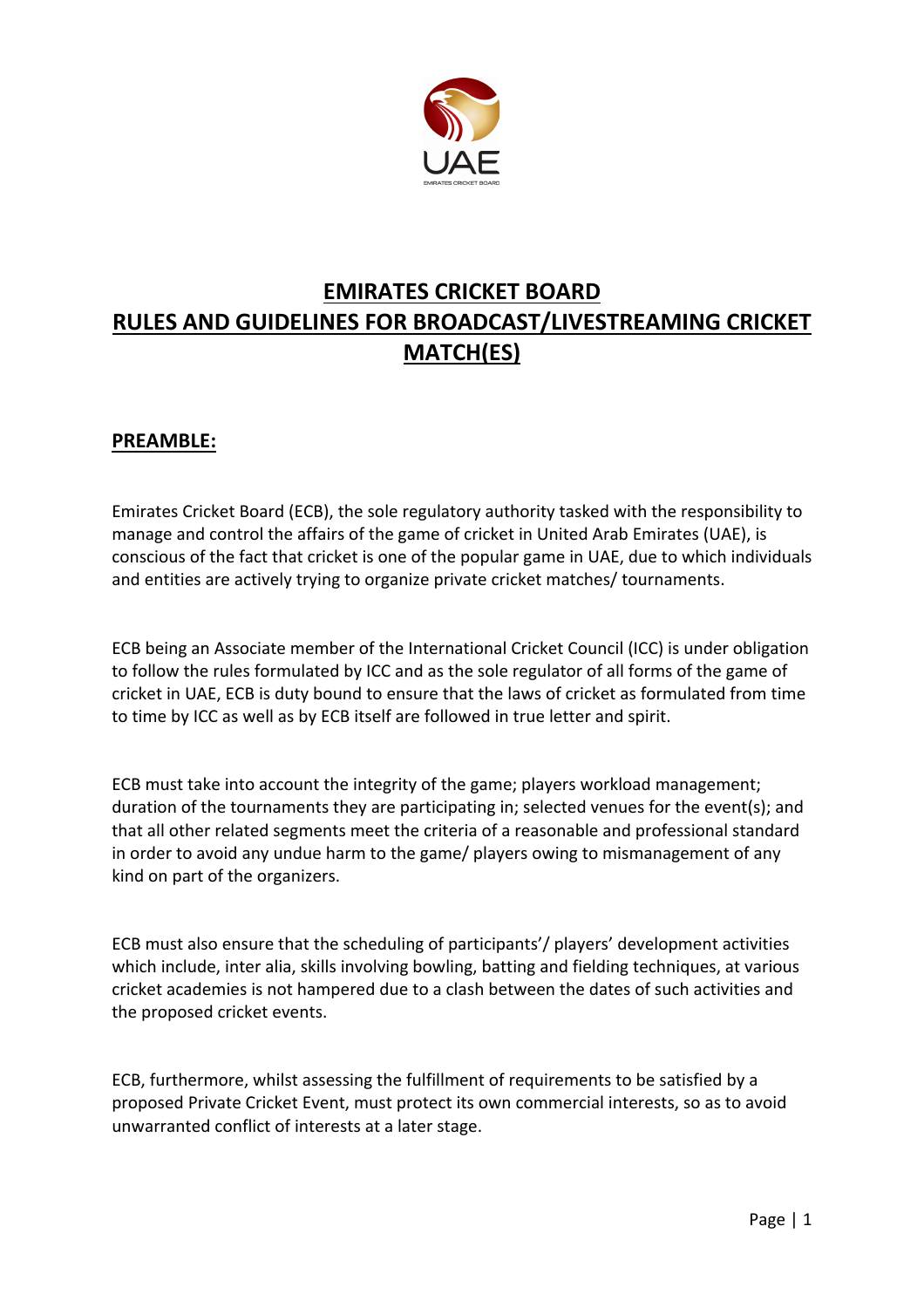

ECB is the sole authority to sanction all cricket match(es) However, sanctioning match(es) and tournaments involving National Teams(National Governing Bodies) other the UAE national teams and matches and tournaments involving any international players will be dealt on case-to-case basis.

Accordingly, in light of the above guidelines and in pursuance of the ICC Rules relating to Disapproved Cricket and to ensure proper regulation and supervision of cricket events in terms of maintaining the integrity of the sport, these Rules are hereby formulated as follows:

# **1. NAME & APPLICABILITY:**

These rules may be called ECB Rules and guidelines for Live-Streaming Cricket Tournaments and shall apply to all Private Tournament(s), Private Cricket Event(s) and/or Private Match(es) organized privately wherein any Club Team/Player, Cricket Council Team/Player, Department/Service Organization Team/Player, Registered Player, Registered Match Official, Registered Player Support Personnel, Coach or any individual or organization affiliated with ECB participates. These rules however will not apply on the match (s) or tournaments organized for players less than the age of 16 years.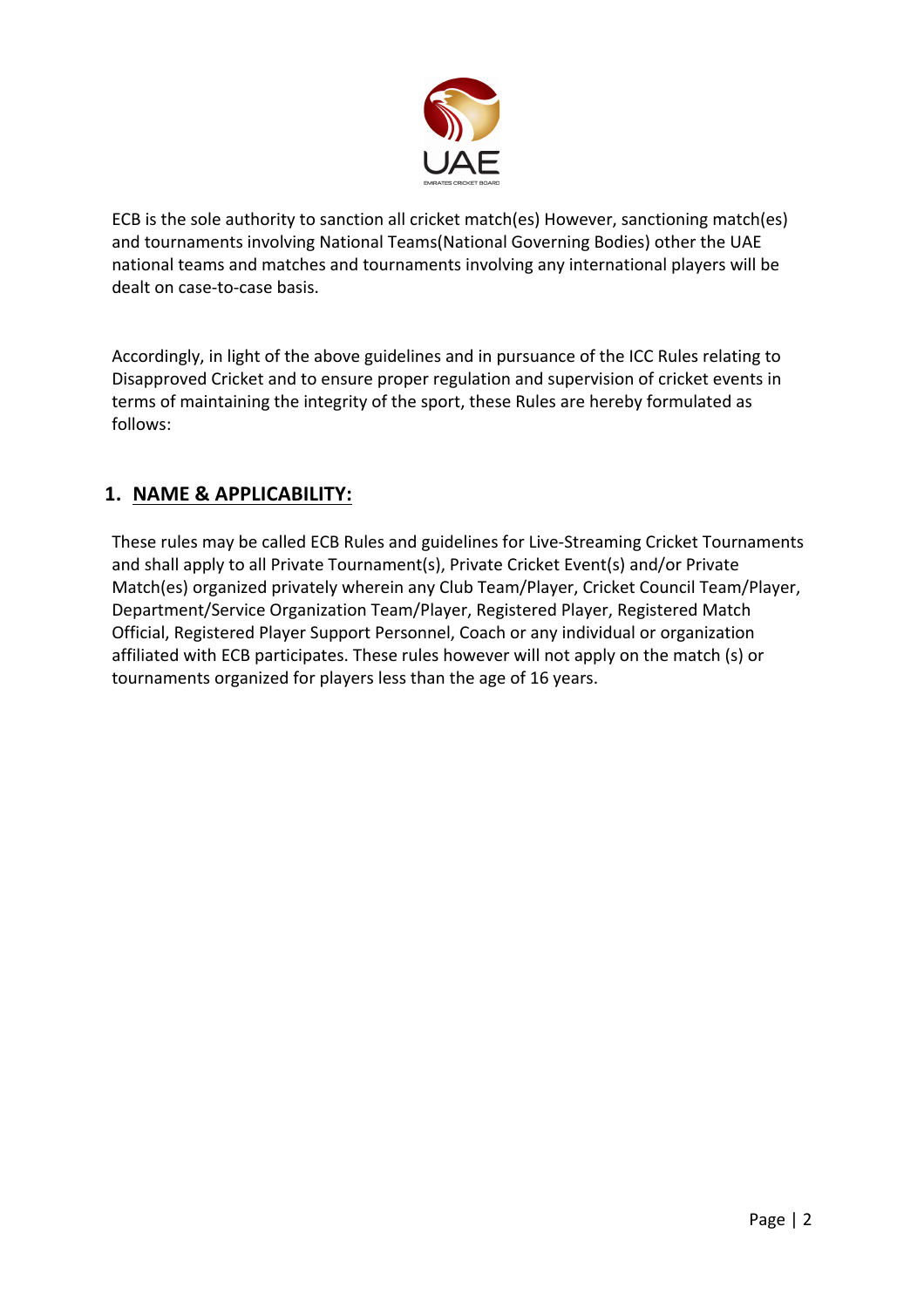

# **2. DEFINITIONS:**

Unless the context otherwise provides:

- i. "Board" or "ECB" where used means the Emirates Cricket Board.
- ii. "Registered Player" means a player(s)/cricketer(s) who is engaged by the ECB under the Emirates Cricket Board Registration Online Portal which retains him on a basis in accordance with the terms and conditions of such registration.
- iii. "Chairman" means Chairman of the Board.
- iv. "Vice Chairman" means Vice Chairman of the Board.
- v. "General Secretary" means the person appointed as Secretary or Chief Executive Officer of ECB.
- vi. "Cricket Event" means any cricket tournament or Match in any format of the game of cricket and shall include all social, commercial and charitable events.
- vii. "Cricket Operations Executive" means the person appointed by ECB for managing the cricket operations of ECB.
- viii. "Disapproved Cricket" means the Cricket Event being held/organized: (a) without obtaining No Objection Certificate (NOC) from ECB; or (b) in violation of such NOC granted by the ECB or Tournament Evaluation Committee and includes complete tournament(s) and/or individual match(es).
- ix. "Domestic Cricket" mean and refer to cricket tournament(s) or match(es) in any format of the game happening under the auspices of ECB.
- x. "Coach" means the person appointed as such by the Board to manage cricket operations.
- xi. "Head of Security and Anti-Corruption" means the person appointed as such by the Board.
- xii. "No Objection Certificate" or "NOC" means the approval issued by ECB or Tournament Evaluation Committee for conducting/organizing the Private Cricket Event.
- xiii. "Live-streaming Cricket Match(es)" or "LCM" shall mean a Cricket Match(es) organized and conducted by a private organizer, including any person or entity which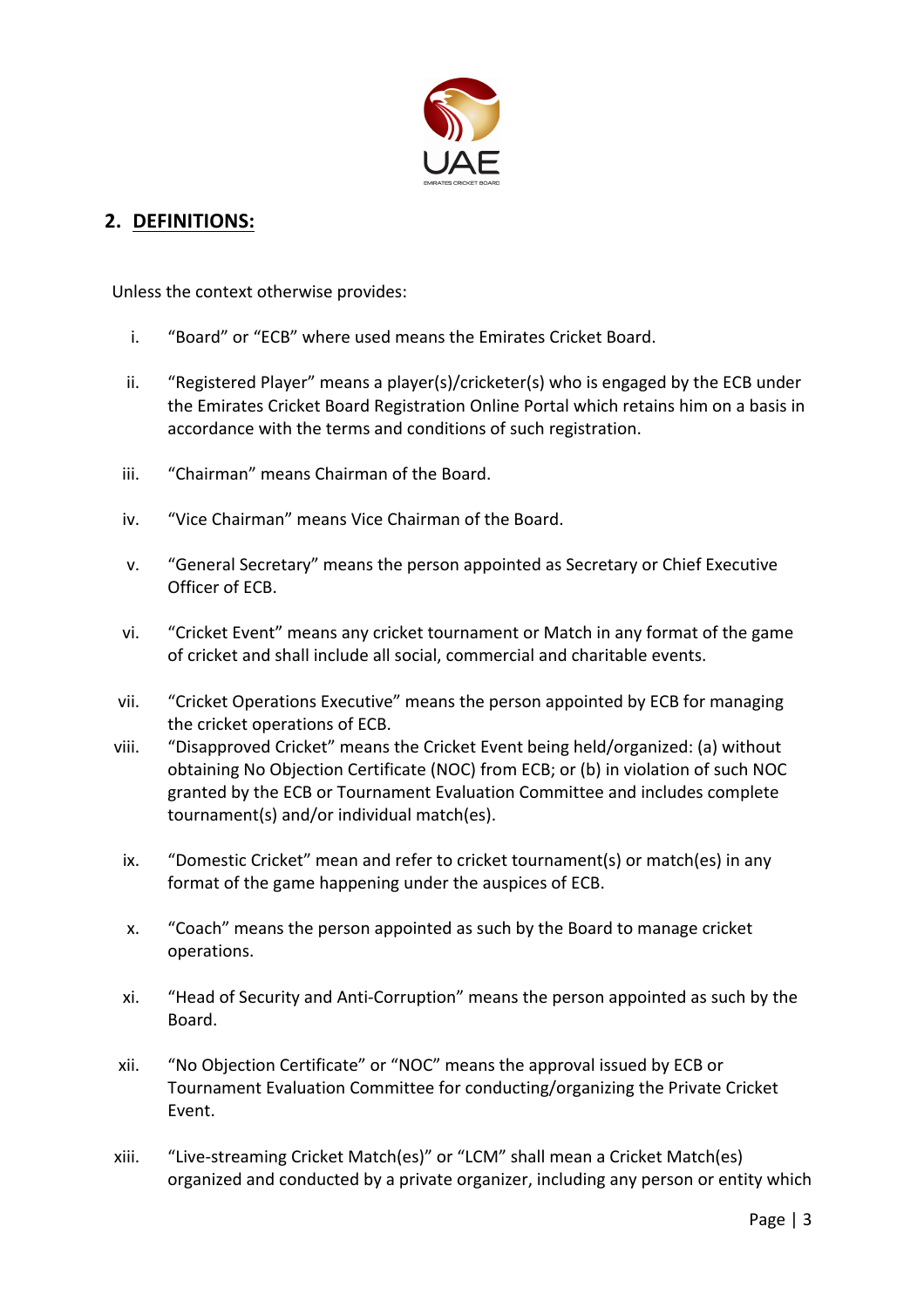

does not have any affiliation with the Board in any manner whatsoever. The terms "Private Tournament(s)" or "Private Match(es)" shall be construed in a similar fashion.

- xiv. "Registered Match Official" includes the match umpire and referee and means the person performing functions in the said capacity(ies) under a contract/engagement with ECB or any cricket Council, club, department or service organization affiliated with ECB.
- xv. "Registered Player Support Personnel" means any player support personnel performing functions in the said capacity(ies) under a contract/engagement with
- xvi. ECB, or any cricket Council, club, department or service organization affiliated with ECB.
- xvii. "Registered Player" means the player registered with ECB or any cricket Council, club, department or service organization affiliated with ECB.
- xviii. xvii. "Tournament Evaluation Committee" or "TEC" means the committee constituted under these Rules for grant of NOC for Private Cricket Events.

The meaning of any term not defined hereunder shall be interpreted in accordance with the ECB Rules, Guidelines for Clubs/Departments/Regional Cricket Council and/or any other bylaws, codes, rules & regulations formulated by ECB.

# **3. COMPOSITION OF LIVE-STREAMING CRICKET MATCH(ES) EVALUATION COMMITTEE:**

The Tournament Evaluation Committee shall comprise the following:

- i. Development Manager
- ii. Head of Security and Anti-Corruption
- iii. Cricket Operations Executive

# **4. PROCEDURE TO APPLY FOR APPROVAL OF LIVE-STREAMING CRICKET EVENT/TOURNAMENT/MATCH:**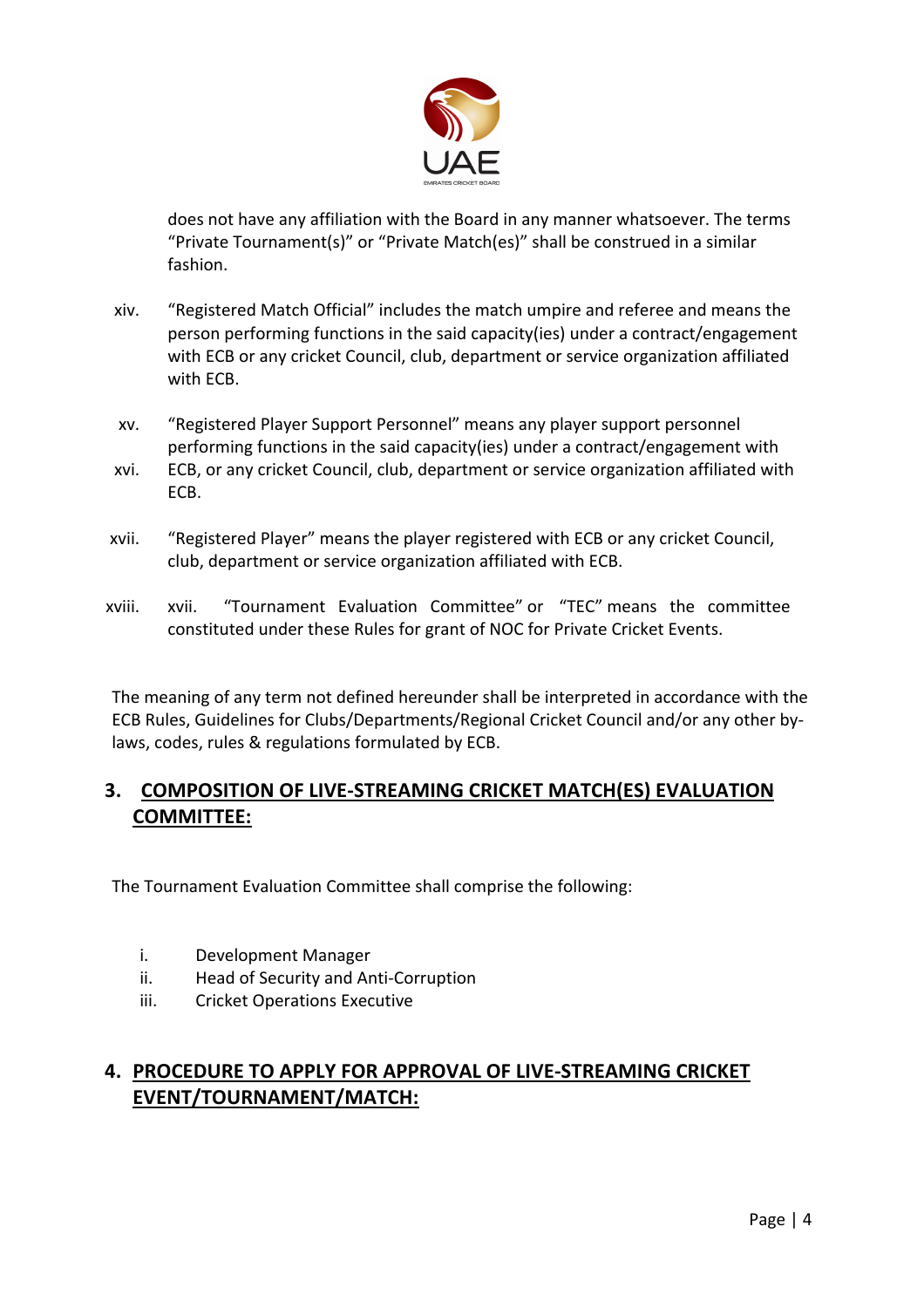

In order to any private organizer wishing to hold any LCM in UAE, to whom these Rules apply, a NOC must be obtained from the TEC for which the procedure provided below shall be followed:

- i. An application in the name of TEC shall be filed at the office of ECB, International Cricket Council Academy, Dubai Sports City, Dubai, not less than forty-five (45) days prior to holding of such LCM.
- ii. In addition, the applicant shall provide the documentation/information relating to the proposed LCM:
	- a) Duration, dates and timings of the proposed event;
	- b) Format of the proposed event;
	- c) No. of matches taking place in the proposed event;
	- d) Names and logos of teams;
	- e) Names of participating match officials and players;
	- f) How the LCM satisfies the criteria laid down in Article 7 infra;
	- g) The purpose of organizing the LCM;
	- h) The details of sponsors and broadcasters (if any) along with the terms and conditions finalized with them. The final list of sponsors may be provided to the TEC up to seven (07) working days prior to the commencement of the LCM;
	- i) Proposed venues to be used; and a Surety Bond signed by the Venue Administrator assuring that the ECB rules and guidelines for LCMs, shall be implemented in true letter and spirit during such match(s) and the venue will be answerable of any such violation.
	- j) Any other information that may later be sought by the TEC.
- iii. An affidavit of the applicant affirming and declaring that he/they shall abide by the ECB's playing conditions; ECB Rules including the ECB's Anti-Corruption Code for Participants;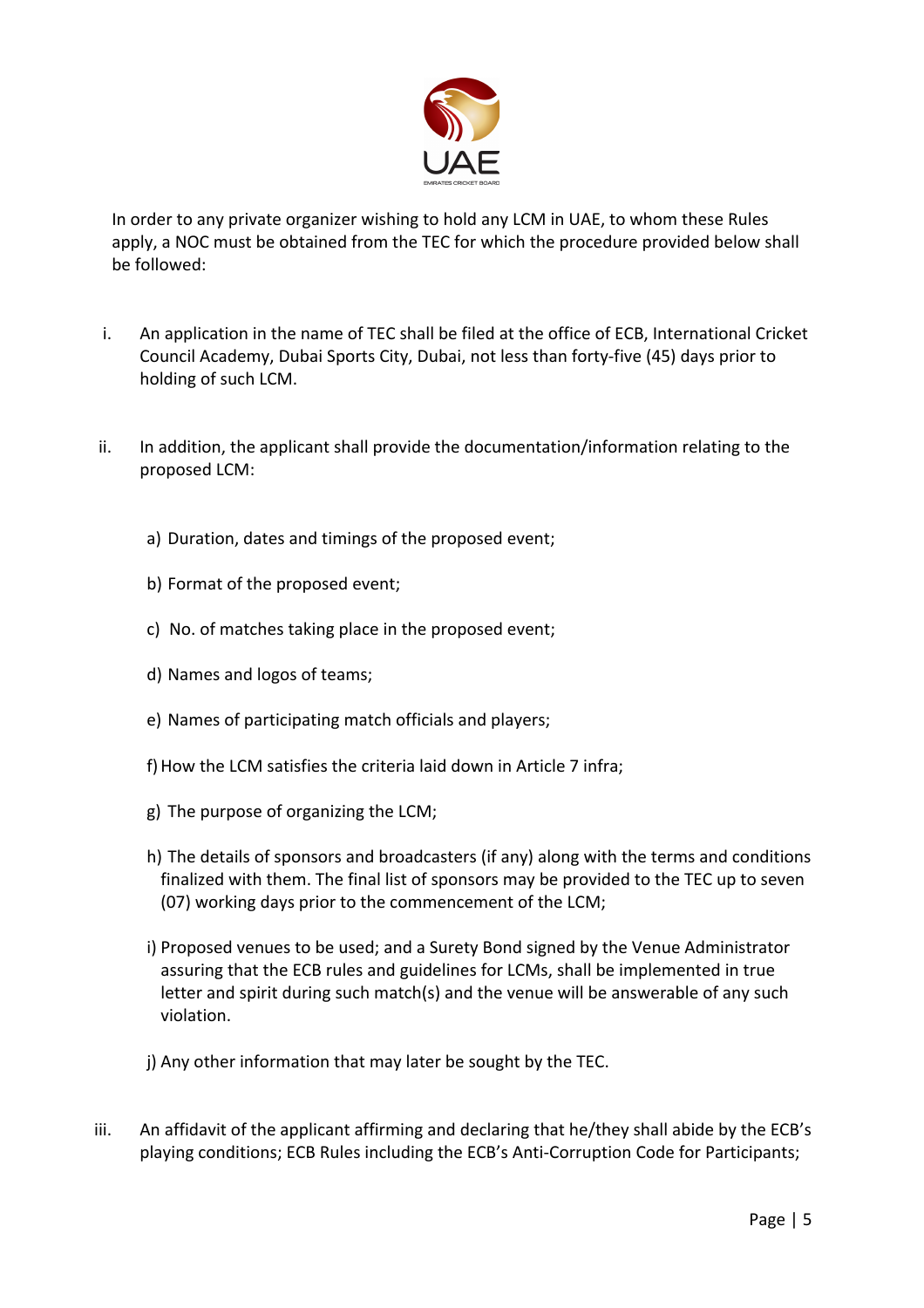

Code of Conduct for Players and Player Support Personnel; ECB's Anti-Doping Rules and any other applicable rules formulated by ECB from time to time.

- iv. The applicant shall be bound to provide any other information as required by the TEC in order to process the application and grant NOC.
- v. v. In case TEC is satisfied with regard to modalities of the LCM, the private organizer will be asked to submit to ECB a Sanctioning Fee, which may be revised from time to time at the sole discretion of ECB, through a Pay Order/Bank Draft in favor of "Emirates Cricket Board" amounting to:

#### **a. 25 Overs and below:**

**i. 1-4 Matches**

AED 1000/- subject to the deduction of all applicable taxes

**ii. 4 & above Matches**  AED 2500/- subject to the deduction of all applicable taxes

#### **b. 25 Overs & above:**

- **i. 1-4 Matches**  AED 1500 subject to the deduction of all applicable taxes
- **ii. 4 & above Matches** AED 3500/- subject to the deduction of all applicable taxes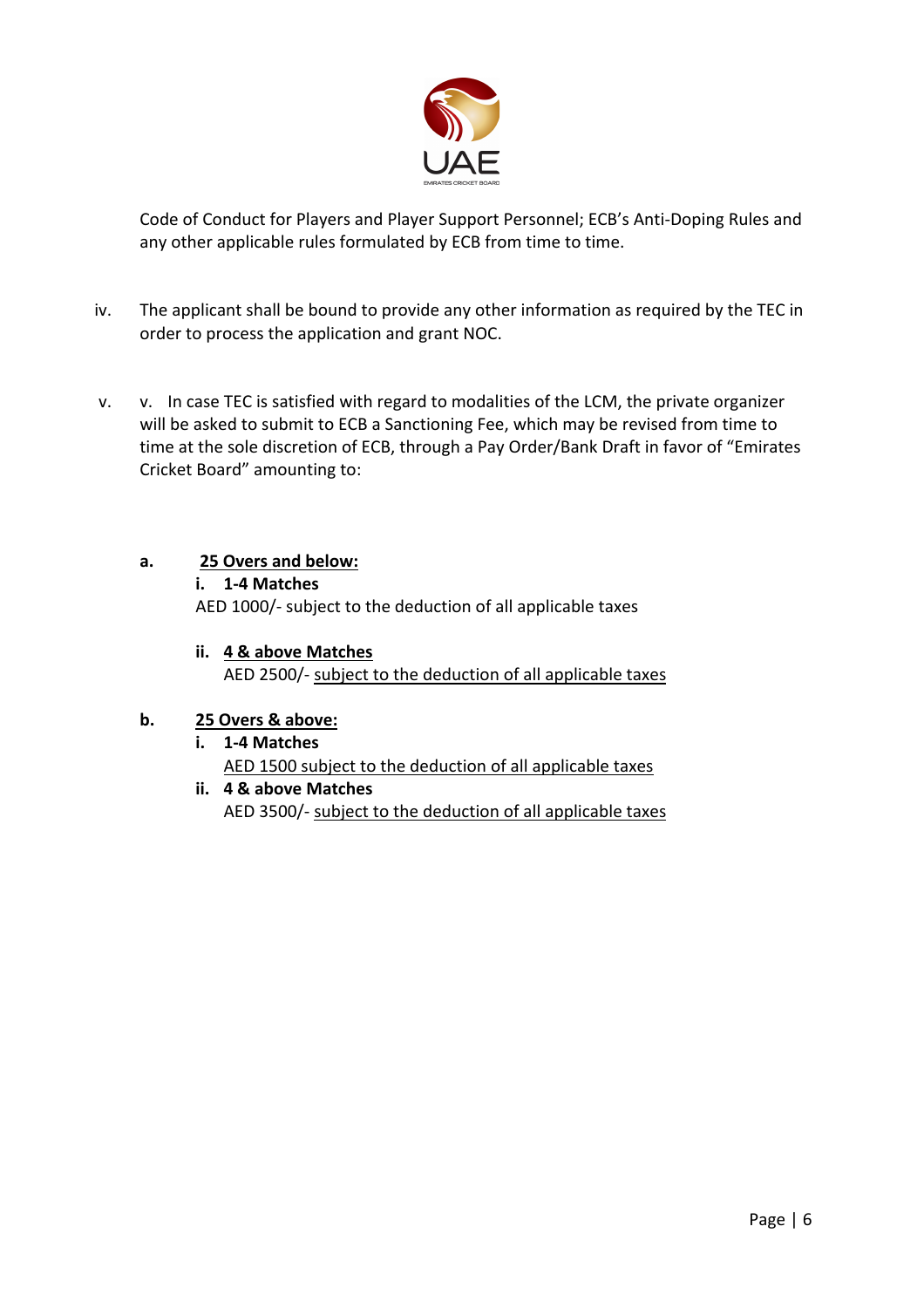

#### **DEPOSIT FEE**

Any entity/company intends to conduct live streaming LCM must register with ECB with a refundable amount of AED 5000/- should be deposited into ECB account. However, councils are exempted from deposit fee.

- vi. This amount will remain with ECB as a one-time deposit and will be refunded upon deregistration of the company.
- vii. Upon payment of the Sanctioning Fee, the TEC will issue a NOC to the Applicant within seven (07) working days of receipt of such payment by ECB.
- viii. vii. In any other case, the TEC shall communicate its objection(s) to the Applicant within fifteen (15) days from the date of the application.
- ix. viii.Where the TEC requires the Applicant to remove any objection(s), the Applicant shall do the needful within seven (07) days from the date of issuance of such objection(s) and revert to ECB with the rectified application/documentation.
- x. xi. After removal of the objection(s) by the Applicant, the TEC shall either:
- xi. issue a NOC to conduct the LCM, which may be conditional (in which case the condition shall be required to be fulfilled by the Applicant); or b. communicate its order of rejection stating reasons in writing to the Applicant within fifteen (15) days.
- xii. ix. Where ECB has a reason(s) to believe that the organizer of the LCM is in violation of any terms and conditions of the NOC once it has been issued, ECB may immediately withdraw the NOC by stating reasons in writing. In addition to withdrawing the NOC, ECB may also impose penalty(ies) as provided under these Rules.

### **5. APPEAL AGAINST ORDER OF TEC:**

If the Applicant is aggrieved of any decision of the TEC, an appeal to the General Secretary of the Board, may be filed against such decision. General Secretary may consult or take advise from any person in case to case basis when feels appropriate.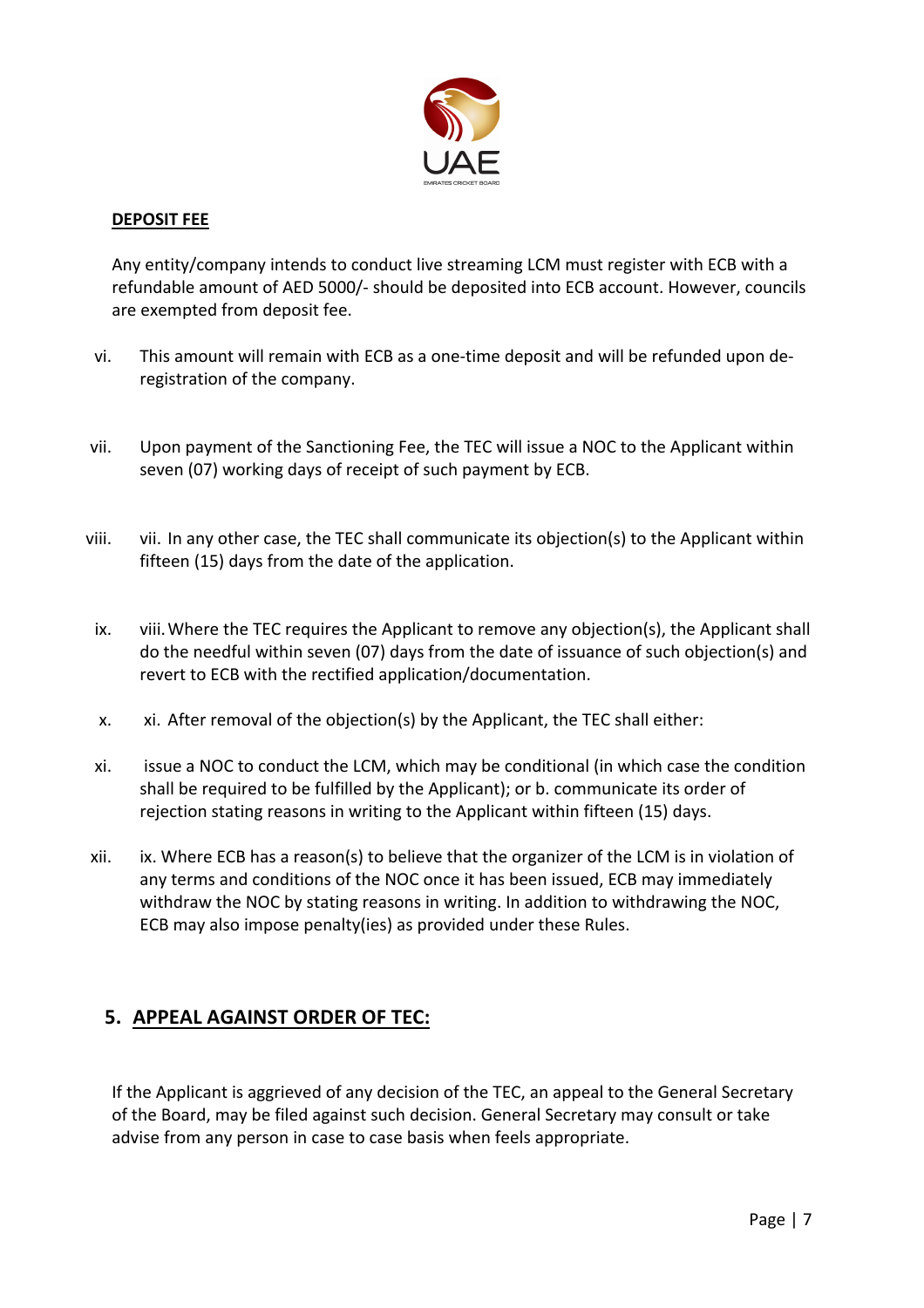

### **6. FACTORS TO BE CONSIDERED BY THE TEC FOR ISSUANCE OF NOC:**

The following factors, inter alia, may be considered by the TEC in determining whether or not to grant a NOC to any Applicant. It is hereby expressly provided that the list provided below is not exhaustive and TEC shall be at liberty to consider any other factor(s) or event(s) subsisting at the relevant point in time as it deems appropriate.

- a. The extent to which the proposed LCM may be accommodated against ECB's calendar of international and domestic events to ensure avoidance of any conflict or compromise with: (i) matches or events already scheduled in the ECB calendar; and/or (ii) agreements to which the ECB or ICC is a party.
- b. The number of registered Players and/or players participating in the LCM and their risk of overplaying by way of participation in the LCM.
- c. Fair and equitable allocation of calendar space between different events and matches whilst simultaneously safeguarding ECB's commercial interest.
- d. The role of the proposed LCM in the promotion and development of cricket, or any other charitable or benevolent purpose.
- e. The effect on the health of players including, but not limited to, prevention of overplaying i.e. players must have adequate time to rest and recuperate, as well as train between matches they are participating in.
- f. Whether the broadcast of the proposed LCM causes conflicts with or harms the interest of ECB and its stakeholders/official partners.
- g. Safety, suitability and security of the venue(s) intended to be used for the proposed LCM.
- h. Effectiveness of measures taken by the private organizers for prevention of corrupt practices regarding the proposed LCM.
- i. The status of players participating in the proposed LCM i.e. whether they are facing disciplinary actions or serving any kind of penalty, including the imposition of a period of ineligibility from participating in any cricket-related activity for any duration.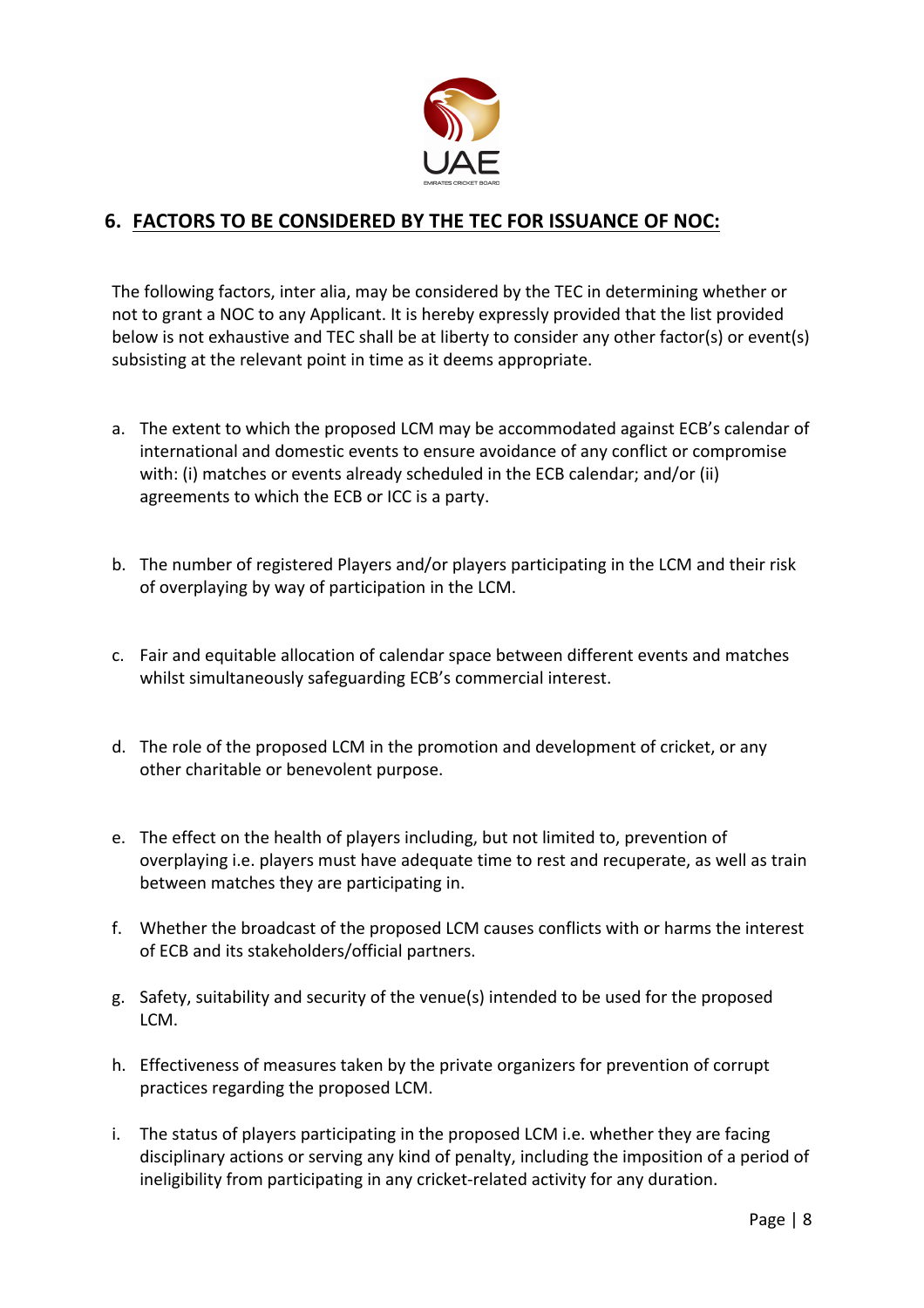

- j. ICC regulations regarding Disapproved Cricket.
- k. The impact of the LCM on the integrity and reputation of the game of cricket (including but not limited to, by reference to whether the LCM organizer(s) and promoter(s) are deemed fit and proper to be granted this form of official ECB endorsement).
- l. Any other factor deemed necessary to consider at the material time.

# **7. PENALTIES:**

- i. Any LCM held without obtaining a prior NOC from the TEC shall be considered as "Disapproved Cricket".
- ii. The team(s) of any club, cricket Council, department/service organization, Venue, or any, Registered Player(s), Registered Match Official(s), coach(es) or Registered Player Support Personnel participating in the Disapproved Cricket event may be declared as ineligible for selection, participation in any team/tournaments organized at any level by ECB or bodies operating under the auspices of ECB or affiliated with ECB for not less than 01 years.
- iii. TEC/ECB reserve the rights to take any action against the defaulters of this policy to include organizers, venues or any other personnel affiliated with the event.